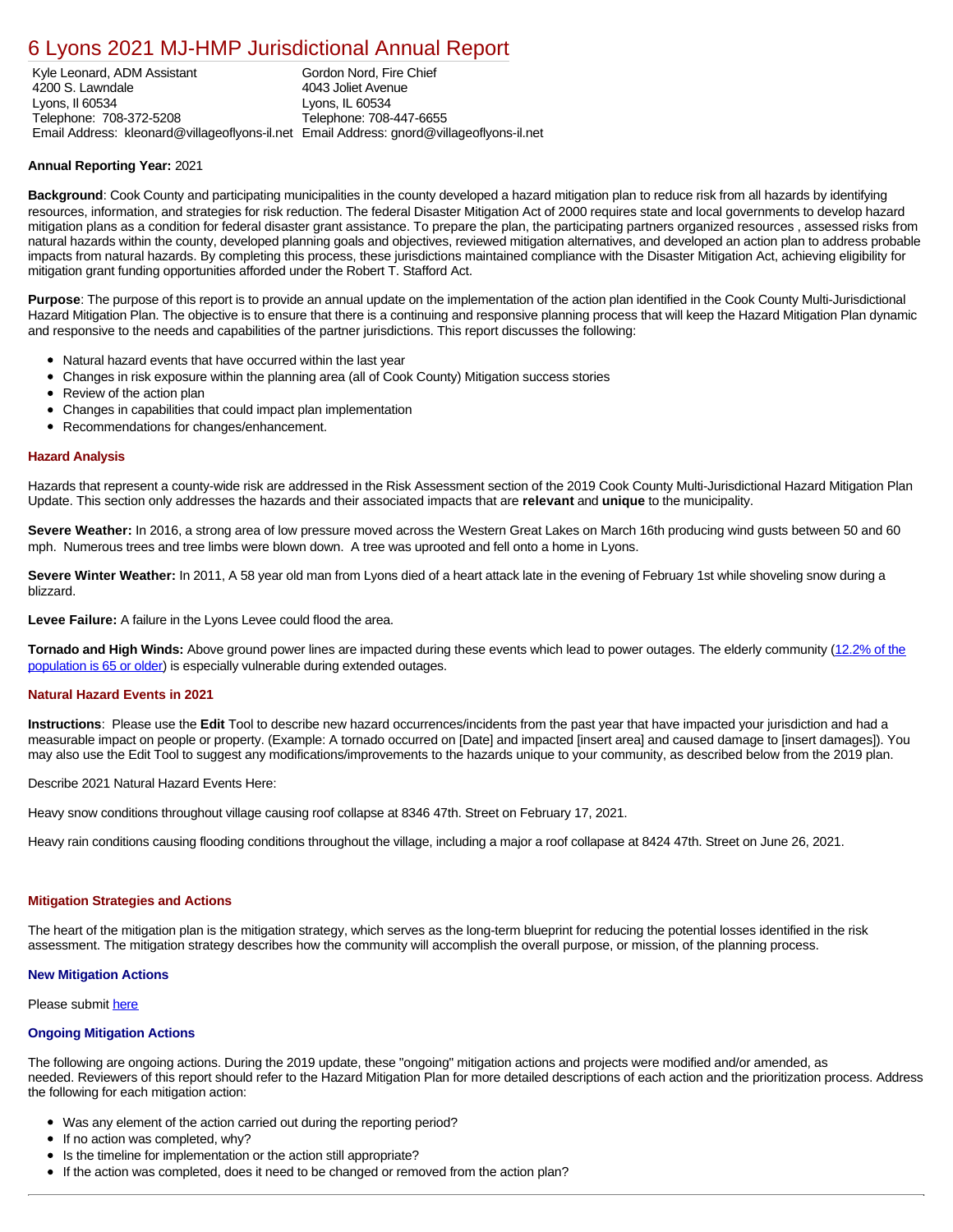| TABLE: HAZARD MITIGATION ACTION PLAN MATRIX                                                                                                                                                                                                                                                                                                                                        |                |             |                                                                                      |                                 |                                   |                          |                                                                       |                                                     |  |  |  |  |
|------------------------------------------------------------------------------------------------------------------------------------------------------------------------------------------------------------------------------------------------------------------------------------------------------------------------------------------------------------------------------------|----------------|-------------|--------------------------------------------------------------------------------------|---------------------------------|-----------------------------------|--------------------------|-----------------------------------------------------------------------|-----------------------------------------------------|--|--|--|--|
| <b>Completion status legend:</b><br>$O =$ Action Ongoing toward Completion<br>$N = New$<br>$R =$ Want Removed from Annex $X =$ No Action Taken<br>$C = Project Completed$                                                                                                                                                                                                          |                |             |                                                                                      |                                 |                                   |                          |                                                                       |                                                     |  |  |  |  |
| 2021 Status                                                                                                                                                                                                                                                                                                                                                                        | 2020 Status    | 2019 Status | <b>Hazards</b><br><b>Mitigated</b>                                                   | <b>Objectives</b><br>Met        | Lead<br><b>Agencies</b>           | <b>Estimated</b><br>Cost | Sources of<br><b>Funding</b>                                          | Timeline/projected<br><b>Completion Date</b><br>(a) |  |  |  |  |
| Action L7.1— Maintain the municipality's tornado warning system and enhance system capabilities.                                                                                                                                                                                                                                                                                   |                |             |                                                                                      |                                 |                                   |                          |                                                                       |                                                     |  |  |  |  |
| <b>Status Description:</b>                                                                                                                                                                                                                                                                                                                                                         |                |             |                                                                                      |                                 |                                   |                          |                                                                       |                                                     |  |  |  |  |
|                                                                                                                                                                                                                                                                                                                                                                                    |                | Completed   | Tornado                                                                              | 1, 5, 12                        | Fire, Police                      | Medium                   | General<br>Revenue,<br>Grants                                         | Completed                                           |  |  |  |  |
| Action L7.2-Where appropriate, support retrofitting, purchase, or relocation of structures located in hazard-prone areas to protect structures from future<br>damage. Consider properties with exposure to repetitive losses as a priority.                                                                                                                                        |                |             |                                                                                      |                                 |                                   |                          |                                                                       |                                                     |  |  |  |  |
| <b>Status Description:</b>                                                                                                                                                                                                                                                                                                                                                         |                |             |                                                                                      |                                 |                                   |                          |                                                                       |                                                     |  |  |  |  |
| O                                                                                                                                                                                                                                                                                                                                                                                  |                | Ongoing     | All                                                                                  | 7, 13                           | <b>Building</b><br>Department     | High                     | <b>FEMA Hazard</b><br>Mitigation<br>Grants                            | Long-term<br>(depending on<br>funding)              |  |  |  |  |
| Action L7.3-Perform a survey of the village to determine building stock inventory. Knowing where unreinforced masonry buildings are would provide<br>valuable information to first responders if an earthquake was to occur.                                                                                                                                                       |                |             |                                                                                      |                                 |                                   |                          |                                                                       |                                                     |  |  |  |  |
| <b>Status Description:</b>                                                                                                                                                                                                                                                                                                                                                         |                |             |                                                                                      |                                 |                                   |                          |                                                                       |                                                     |  |  |  |  |
| O                                                                                                                                                                                                                                                                                                                                                                                  |                | Ongoing     | Earthquake                                                                           | 2, 6, 7                         | <b>Building</b><br>Department     | Low                      | General<br>Revenue,<br>Grants                                         | Short-term                                          |  |  |  |  |
| Action L7.4—Enhance capabilities of the Village's emergency operations center. This will include dedicated room, furniture, equipment, operating supplies,<br>and software.                                                                                                                                                                                                        |                |             |                                                                                      |                                 |                                   |                          |                                                                       |                                                     |  |  |  |  |
| <b>Status Description:</b>                                                                                                                                                                                                                                                                                                                                                         |                |             |                                                                                      |                                 |                                   |                          |                                                                       |                                                     |  |  |  |  |
| O                                                                                                                                                                                                                                                                                                                                                                                  |                | Ongoing     | All                                                                                  | 1, 5                            | Fire, Police                      | High                     | General<br>Revenue,<br>Emergency<br>Operation<br><b>Center Grants</b> | Short-term                                          |  |  |  |  |
|                                                                                                                                                                                                                                                                                                                                                                                    |                |             | Action L7.5-Participate and become a national weather service storm ready community. |                                 |                                   |                          |                                                                       |                                                     |  |  |  |  |
| <b>Status Description:</b>                                                                                                                                                                                                                                                                                                                                                         |                |             |                                                                                      |                                 |                                   |                          |                                                                       |                                                     |  |  |  |  |
| O                                                                                                                                                                                                                                                                                                                                                                                  |                | Ongoing     | Flood, Severe<br>weather                                                             | 3, 4, 5, 6, 7, 9,<br>10, 11, 13 | Fire                              | Low                      | General<br>Revenue                                                    | Long-term                                           |  |  |  |  |
|                                                                                                                                                                                                                                                                                                                                                                                    |                |             | Action L7.6—Maintain and upgrade the Village's reverse 911 communication system.     |                                 |                                   |                          |                                                                       |                                                     |  |  |  |  |
| <b>Status Description:</b>                                                                                                                                                                                                                                                                                                                                                         |                |             |                                                                                      |                                 |                                   |                          |                                                                       |                                                     |  |  |  |  |
|                                                                                                                                                                                                                                                                                                                                                                                    | $\blacksquare$ | Completed   | All                                                                                  | 1, 5                            | Police                            | Medium                   | General<br>revenue, Grants                                            | Completed                                           |  |  |  |  |
|                                                                                                                                                                                                                                                                                                                                                                                    |                |             | Action L7.7-Clear Village storm drains for effective stormwater management.          |                                 |                                   |                          |                                                                       |                                                     |  |  |  |  |
| <b>Status Description:</b>                                                                                                                                                                                                                                                                                                                                                         |                |             |                                                                                      |                                 |                                   |                          |                                                                       |                                                     |  |  |  |  |
| O                                                                                                                                                                                                                                                                                                                                                                                  |                | Ongoing     | Floods / Severe<br>Weather                                                           | 1, 2                            | <b>Public Works</b><br>Contractor | Low                      | General<br>Revenue                                                    | On-going                                            |  |  |  |  |
| Action L7.8—Improve and repair Village infrastructure to improve resilience to natural disasters.                                                                                                                                                                                                                                                                                  |                |             |                                                                                      |                                 |                                   |                          |                                                                       |                                                     |  |  |  |  |
| <b>Status Description:</b>                                                                                                                                                                                                                                                                                                                                                         |                |             |                                                                                      |                                 |                                   |                          |                                                                       |                                                     |  |  |  |  |
| O                                                                                                                                                                                                                                                                                                                                                                                  |                | Ongoing     | All                                                                                  | 1, 2, 7                         | <b>Public Works</b>               | High                     | General<br>Revenue,<br>Grants                                         | Long-term                                           |  |  |  |  |
| Action L7.9—Maintain good standing under the National Flood Insurance Program by implementing programs that meet or exceed the minimum NFIP<br>requirements. Such programs include enforcing an adopted flood damage prevention ordinance, participating in floodplain mapping updates, and providing<br>public assistance and information on floodplain requirements and impacts. |                |             |                                                                                      |                                 |                                   |                          |                                                                       |                                                     |  |  |  |  |
| <b>Status Description:</b>                                                                                                                                                                                                                                                                                                                                                         |                |             |                                                                                      |                                 |                                   |                          |                                                                       |                                                     |  |  |  |  |
| O                                                                                                                                                                                                                                                                                                                                                                                  |                | Ongoing     | Flooding                                                                             | 4, 6, 9                         | <b>Building</b><br>Department     | Low                      | <b>General Fund</b>                                                   | Short-term and<br>ongoing                           |  |  |  |  |